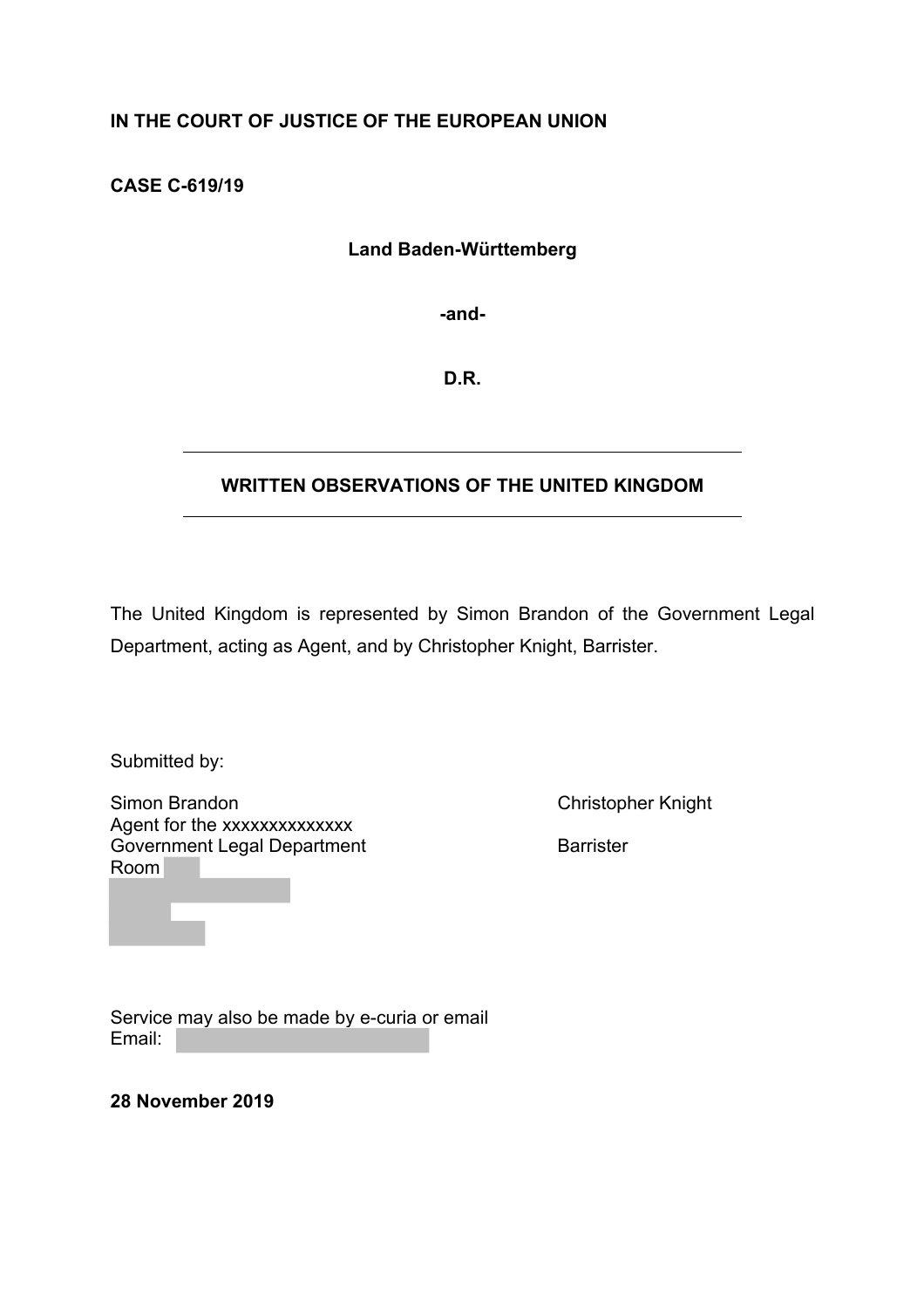#### **INTRODUCTION & SUMMARY**

- 1. Pursuant to Article 23 of the Protocol on the Statute of the Court of Justice of the European Union, the United Kingdom submits the following written observations on the question referred for a preliminary ruling under Article 267 of the Treaty on the Functioning of the European Union ("TFEU") by the Bundesverwaltungsgericht ("the Referring Court") in its Order lodged on 19 August 2019 ("the Order for Reference").
- 2. The Referring Court's questions concern the application of Directive 2003/4/EC on public access to environmental information and repealing Council Directive 90/313/EC ("the Directive"), and the interpretation of the exception from the right of access to environmental information provided for in Article 4(1)(e) where the "*request concerns internal communications, taking into account the public interest served by disclosure*".
- 3. In summary, the United Kingdom submits that:
	- (1) The term "*internal communications*" in Article 4(1)(e) of the Directive is to be interpreted in a fact and context sensitive manner, which secures the application of the exception to information which forms part of the space for deliberation of the public authority and which respects the differences of approach to public administration in the Member States.
	- (2) Article 4(1)(e) of the Directive is not to be interpreted as being temporally limited, but rather the progression of any decision or policy-making to which the requested information relates will be a material factor in the balance of the public interests the public authority is required to assess.

## **THE PROVISIONS OF THE DIRECTIVE AND RELATED LEGISLATION**

4. The Directive contains the legislative scheme governing access to, and dissemination of, environmental information held by the public authorities of the Member States. It is intended to give effect to, and be consistent with, the provisions of the UN/ECE Convention on Access to Information, Public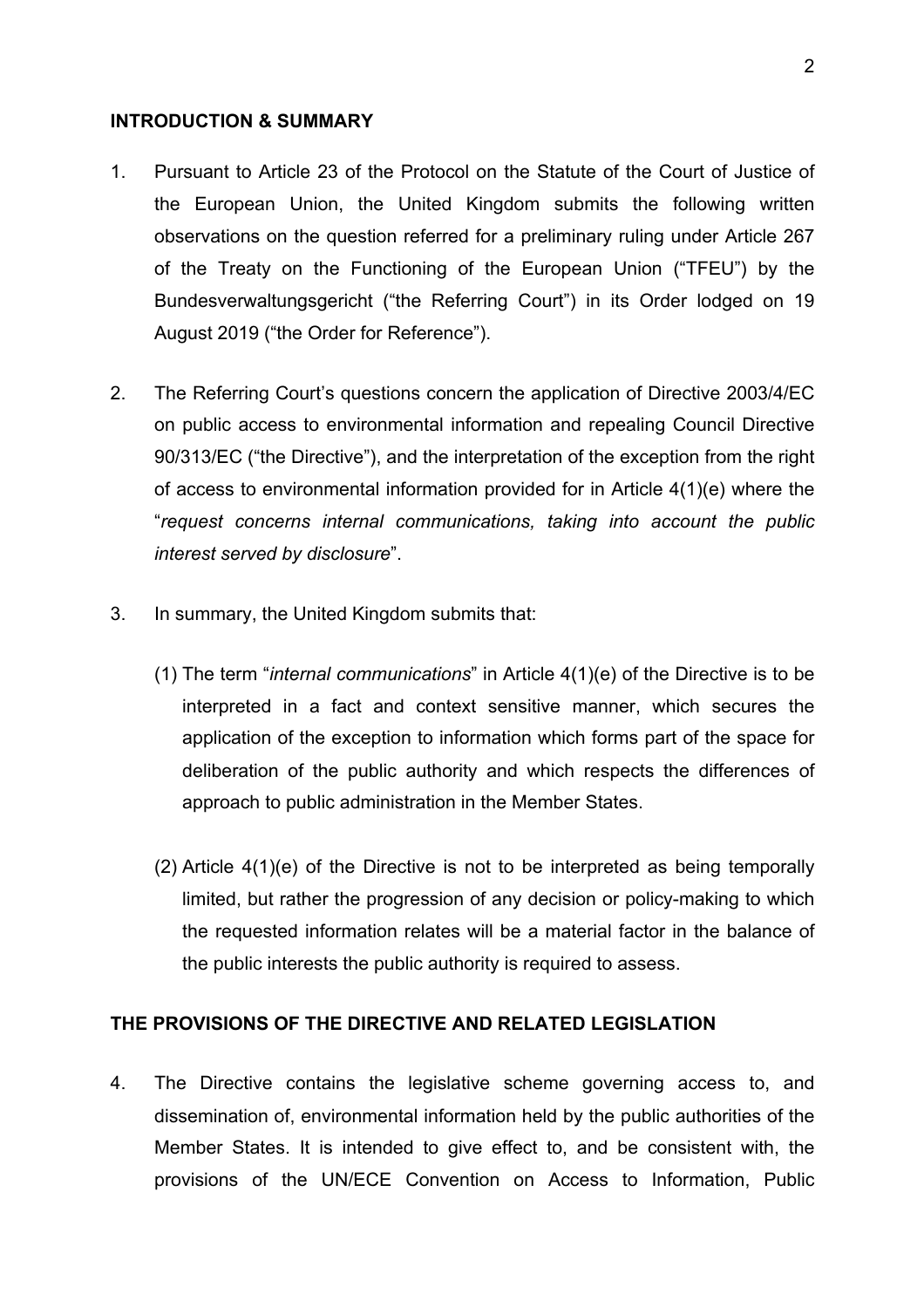Participation in Decision-Making and Access to Justice in Environmental Matters ("the Aarhus Convention"): see recital (5). The European Community acceded to the Aarhus Convention in its own right by signing it on 25 June 1998 and subsequently approved that access by Decision 2005/370. The Aarhus Convention accordingly forms an integral part of the Union legal order: Case C-240/09 *Lesoochranárske zoskupenie VLK v Ministerstvo životného prostredia Slovenskej republiky* (EU:C:2011:125), paragraph 30. Account is to be taken of the wording and aim of the Aarhus Convention when interpreting the Directive: Case C-279/12 *Fish Legal v Information Commissioner* (EU:C:2013:853), paragraph 37.

5. The objectives of the Directive are set out in Article 1:

"*The objectives of this Directive are:*

*(a) to guarantee the right of access to environmental information held by or for public authorities and to set out the basic terms and conditions of, and practical arrangements for, its exercise; and*

*(b) to ensure that, as a matter of course, environmental information is progressively made available and disseminated to the public in order to achieve the widest possible systematic availability and dissemination to the public of environmental information. To this end the use, in particular, of computer telecommunication and/or electronic technology, where available, shall be promoted.*"

- 6. Article 3(1) creates the obligation on a public authority of a Member State to make available environmental information held by or for them to any applicant upon request. The obligation to make the information available is expressly subject to Article 4: Article 3(2).
- 7. Article 4 of the Directive is headed "*Exceptions*". It is convenient to set out the provision in full:

"*1. Member States may provide for a request for environmental information to be refused if:*

*(a) the information requested is not held by or for the public authority to which the request is addressed. In such a case, where that public authority is aware*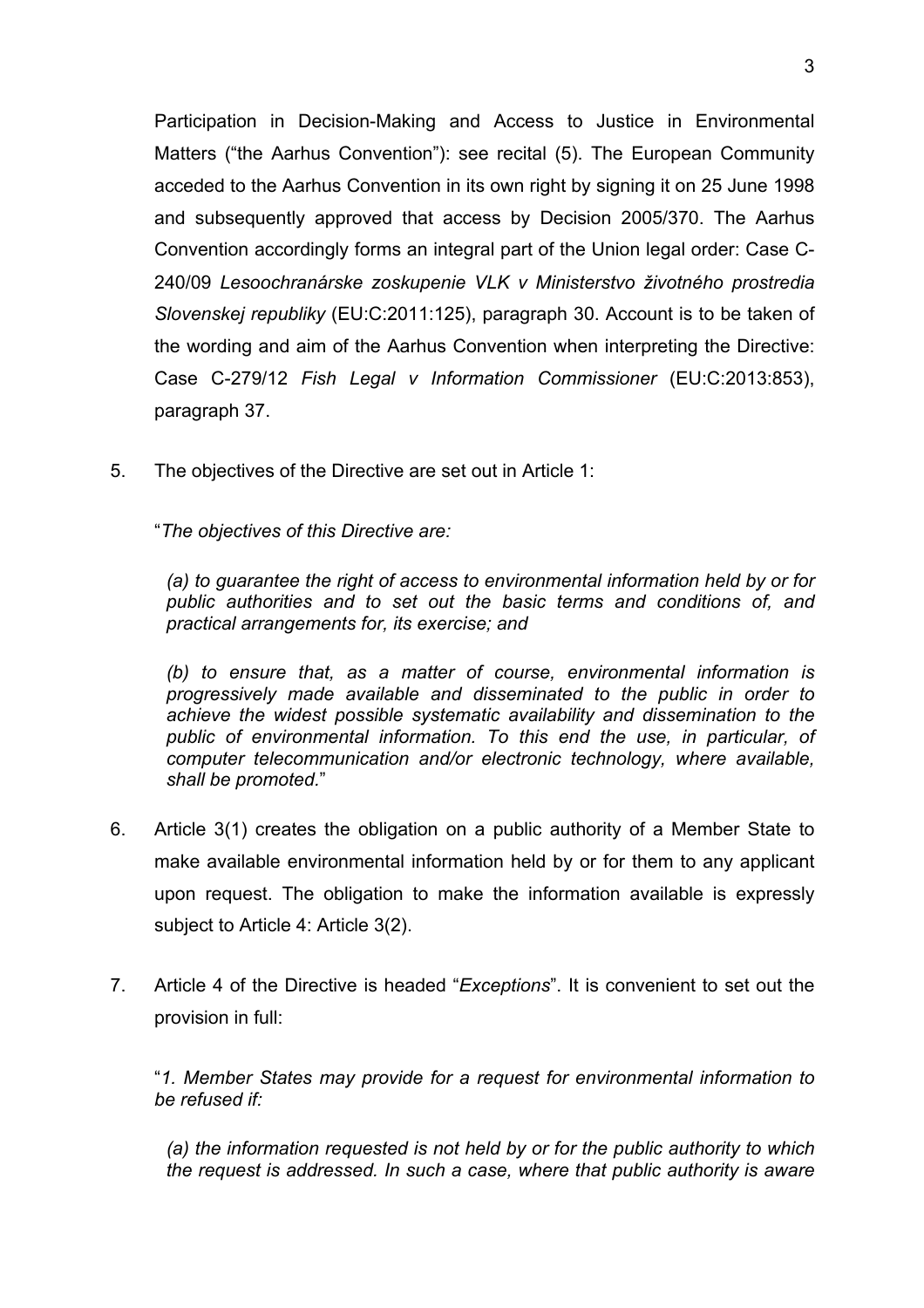*that the information is held by or for another public authority, it shall, as soon as possible, transfer the request to that other authority and inform the*  applicant accordingly or inform the applicant of the public authority to which it *believes it is possible to apply for the information requested;*

*(b) the request is manifestly unreasonable;*

*(c) the request is formulated in too general a manner, taking into account Article 3(3);*

*(d) the request concerns material in the course of completion or unfinished documents or data;*

*(e) the request concerns internal communications, taking into account the public interest served by disclosure.*

*Where a request is refused on the basis that it concerns material in the course of completion, the public authority shall state the name of the authority preparing the material and the estimated time needed for completion.*

*2. Member States may provide for a request for environmental information to be refused if disclosure of the information would adversely affect:*

*(a) the confidentiality of the proceedings of public authorities, where such confidentiality is provided for by law;*

*(b) international relations, public security or national defence;*

*(c) the course of justice, the ability of any person to receive a fair trial or the ability of a public authority to conduct an enquiry of a criminal or disciplinary nature;*

*(d) the confidentiality of commercial or industrial information where such confidentiality is provided for by national or Community law to protect a legitimate economic interest, including the public interest in maintaining statistical confidentiality and tax secrecy;*

*(e) intellectual property rights;*

*(f) the confidentiality of personal data and/or files relating to a natural person where that person has not consented to the disclosure of the information to the public, where such confidentiality is provided for by national or Community law;*

*(g) the interests or protection of any person who supplied the information requested on a voluntary basis without being under, or capable of being put*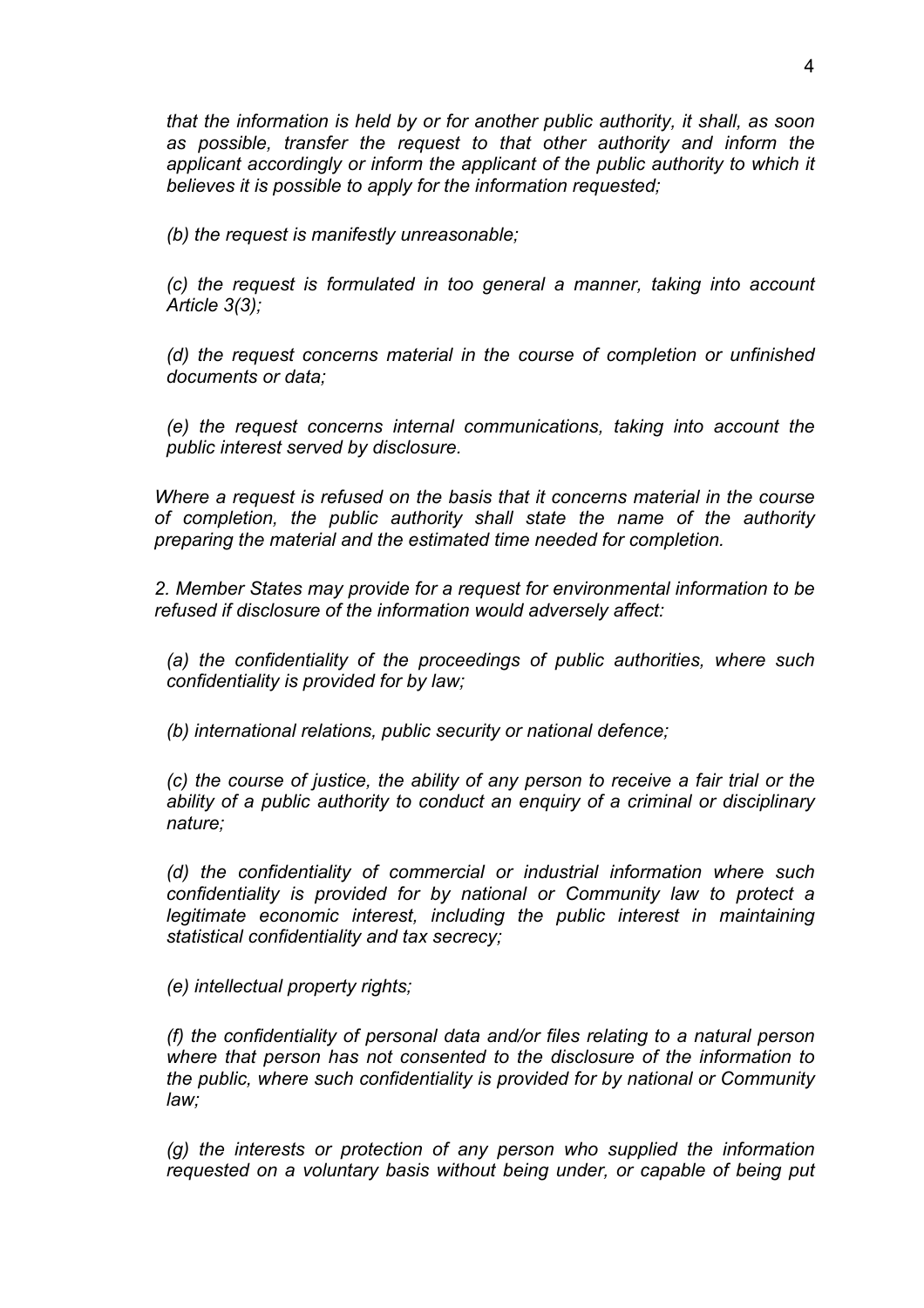*under, a legal obligation to do so, unless that person has consented to the release of the information concerned;*

*(h) the protection of the environment to which such information relates, such as the location of rare species.*

*The grounds for refusal mentioned in paragraphs 1 and 2 shall be interpreted in a restrictive way, taking into account for the particular case the public interest served by disclosure. In every particular case, the public interest served by disclosure shall be weighed against the interest served by the refusal. Member States may not, by virtue of paragraph 2(a), (d), (f), (g) and (h), provide for a request to be refused where the request relates to information on emissions into the environment.*

*Within this framework, and for the purposes of the application of subparagraph (f), Member States shall ensure that the requirements of Directive 95/46/EC of the European Parliament and of the Council of 24 October 1995 on the protection of individuals with regard to the processing of personal data and on the free movement of such data are complied with.*

*3. Where a Member State provides for exceptions, it may draw up a publicly accessible list of criteria on the basis of which the authority concerned may decide how to handle requests.*

*4. Environmental information held by or for public authorities which has been requested by an applicant shall be made available in part where it is possible to separate out any information falling within the scope of paragraphs 1(d) and (e) or 2 from the rest of the information requested.*

*5. A refusal to make available all or part of the information requested shall be notified to the applicant in writing or electronically, if the request was in writing or if the applicant so requests, within the time limits referred to in Article 3(2)(a) or, as the case may be, (b). The notification shall state the reasons for the refusal and include information on the review procedure provided for in accordance with Article 6.*"

8. Recital (16) provides:

"*The right to information means that the disclosure of information should be the general rule and that public authorities should be permitted to refuse a request for environmental information in specific and clearly defined cases. Grounds for refusal should be interpreted in a restrictive way, whereby the public interest served by disclosure should be weighed against the interest served by the refusal. The reasons for a refusal should be provided to the applicant within the time limit laid down in this Directive.*"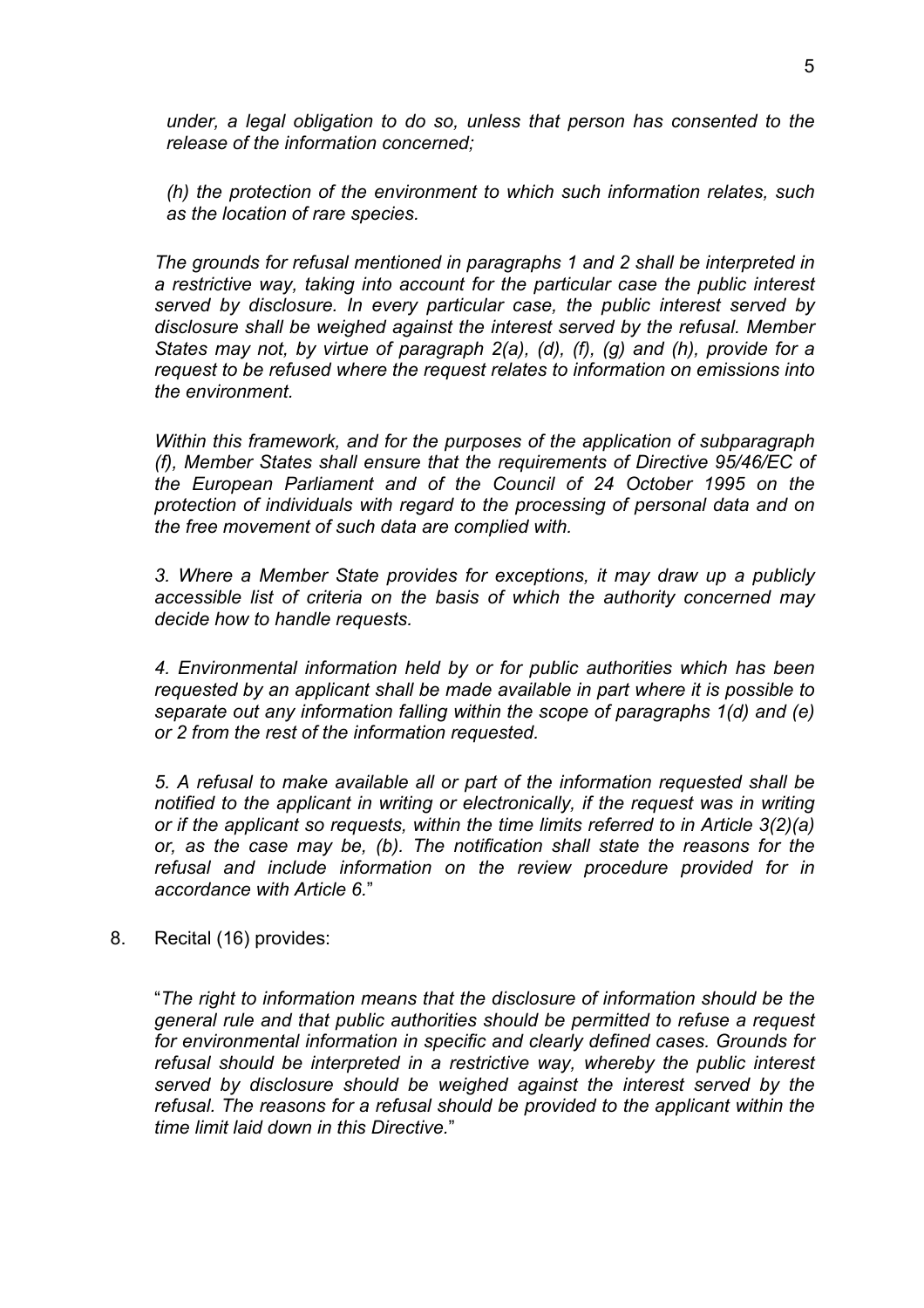9. These provisions of the Directive materially replicate those of the Aarhus Convention itself. In particular, Article 4 of the Aarhus Convention materially provides:

"*3. A request for environmental information may be refused if:*

*(a) The public authority to which the request is addressed does not hold the environmental information requested;*

*(b) The request is manifestly unreasonable or formulated in too general a manner; or*

*(c) The request concerns material in the course of completion or concerns internal communications of public authorities where such an exemption is provided for in national law or customary practice, taking into account the public interest served by disclosure.*

*4. A request for environmental information may be refused if the disclosure would adversely affect:*

*(a) The confidentiality of the proceedings of public authorities, where such confidentiality is provided for under national law;*

*(b) International relations, national defence or public security;*

*(c) The course of justice, the ability of a person to receive a fair trial or the ability of a public authority to conduct an enquiry of a criminal or disciplinary nature;*

*(d) The confidentiality of commercial and industrial information, where such confidentiality is protected by law in order to protect a legitimate economic interest. Within this framework, information on emissions which is relevant for the protection of the environment shall be disclosed;*

*(e) Intellectual property rights;*

*(f) The confidentiality of personal data and/or files relating to a natural person where that person has not consented to the disclosure of the information to the public, where such confidentiality is provided for in national law;*

*(g) The interests of a third party which has supplied the information requested without that party being under or capable of being put under a legal obligation to do so, and where that party does not consent to the release of the material; or*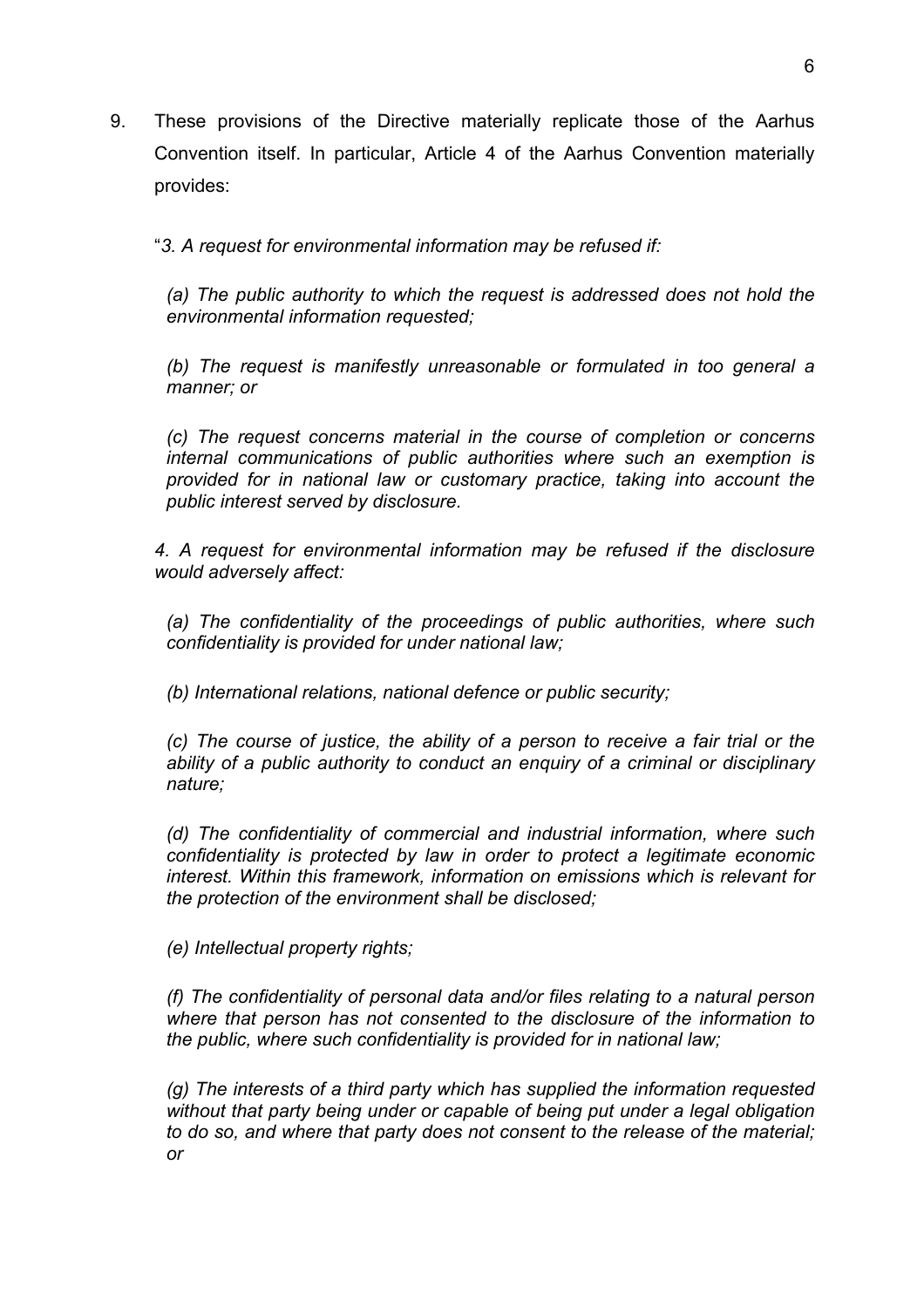*(h) The environment to which the information relates, such as the breeding sites of rare species.*

*The aforementioned grounds for refusal shall be interpreted in a restrictive way, taking into account the public interest served by disclosure and taking into account whether the information requested relates to emissions into the environment.*

*…*

*6. Each Party shall ensure that, if information exempted from disclosure under paragraphs 3 (c) and 4 above can be separated out without prejudice to the confidentiality of the information exempted, public authorities make available the remainder of the environmental information that has been requested.*"

- 10. It will be apparent that Article 4(1)(e) of the Directive has a direct textual basis in Article 4(3)(c) of the Aarhus Convention. However, the second ident of Article 4(2) of the Directive goes beyond the terms of Article 4(4) of the Aarhus Convention in applying the restrictive interpretation principle to the exceptions in Article 4(1) as well as Article 4(2) of the Directive.
- 11. The UN/ECE publishes 'The Aarhus Convention: An Implementation Guide' (2<sup>nd</sup>) edition, June 2014) ("the Implementation Guide"). The established approach of this Court is that the Implementation Guide is to be regarded as an explanatory document, capable of being taken into consideration if appropriate among other relevant material for the purpose of interpreting the Aarhus Convention, but that the observations in the Implementation Guide have no binding force and do not have the normative effect of the provisions of the Aarhus Convention: see, e.g., Case C-182/10 *Solvay v Region Wallonne* (EU:C:2012:82), paragraph 27 and *Fish Legal*, paragraph 38.
- 12. The extent of the assistance provided by the Guide on the "*internal communications*" exception is at p.85, which states:

"*The second part of this exception concerns "internal communications". Again, Parties may wish to clearly define "internal communications" in their national law. In some countries, the internal communications exception is intended to protect the personal opinions of government staff. It does not usually apply to factual materials even when they are still in preliminary or draft form. Opinions or statements expressed by public authorities acting as statutory consultees*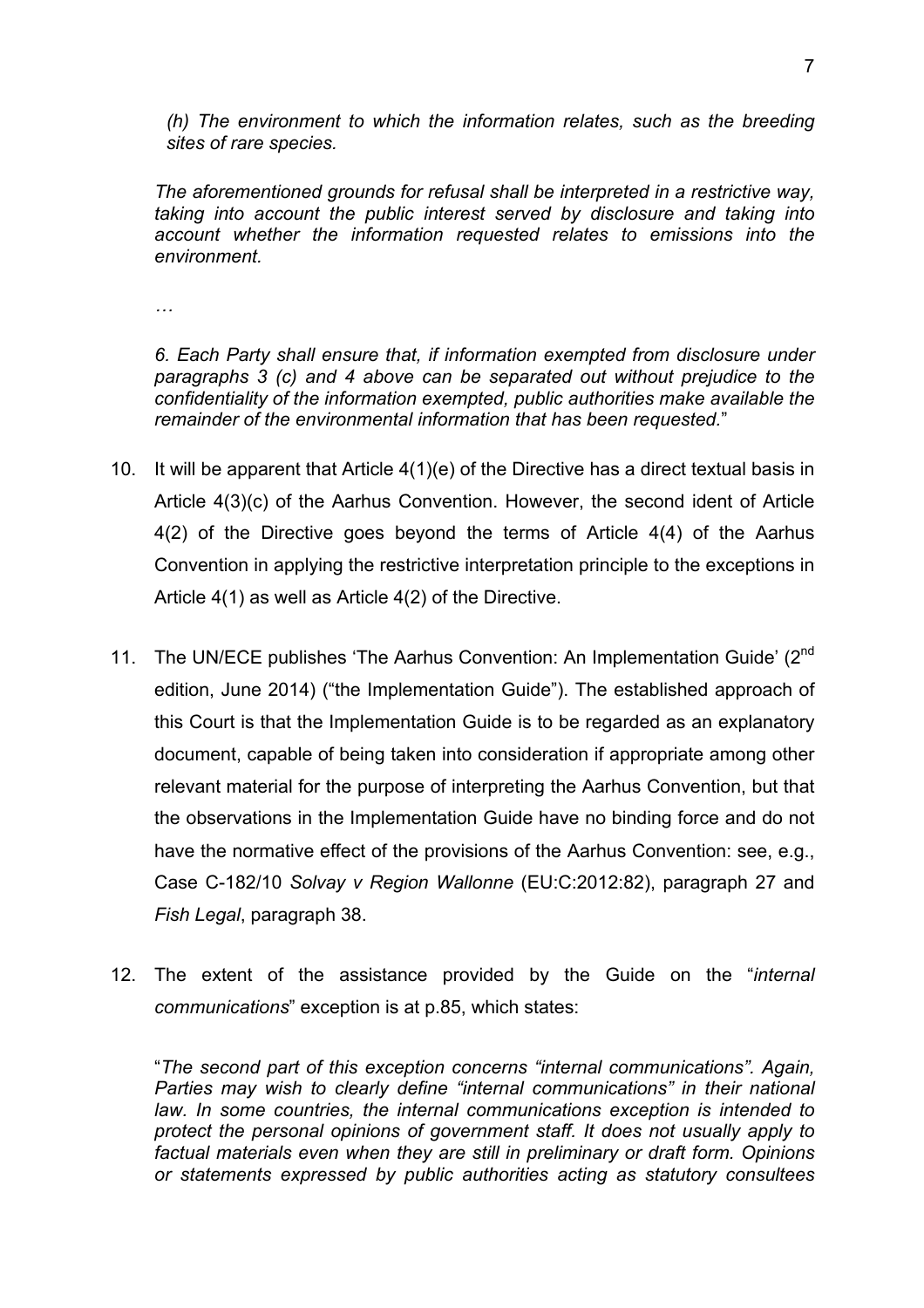*during a decision-making process cannot be considered as "internal communications". Neither can studies commissioned by public authorities from related, but independent, entities. Moreover, once particular information has been disclosed by the public authority to a third party, it cannot be claimed to be an "internal communication".*"

- 13. The Directive is implemented in the United Kingdom, in materially the same terms, by the Environmental Information Regulations 2004 (SI 2004/3391) and the Environmental Information (Scotland) Regulations (SI 2004/520). There has developed an extensive body of domestic case law in the United Kingdom on the meaning and application of those Regulations and the Directive, through the regulatory oversight decisions of the Information Commissioner and Scottish Information Commissioner, and the right of appeal from those decisions to specialist tribunals.
- 14. Some analogous assistance may be provided by the other information access regime created by Union law: that which applies to information held by the Union institutions themselves. Regulation (EC) 1049/2001 creates, in Article 4(3), a detailed exception for internal documents:

"*3. Access to a document, drawn up by an institution for internal use or received by an institution, which relates to a matter where the decision has not been taken by the institution, shall be refused if disclosure of the document would seriously undermine the institution's decision-making process, unless there is an overriding public interest in disclosure.*

*Access to a document containing opinions for internal use as part of deliberations and preliminary consultations within the institution concerned shall be refused even after the decision has been taken if disclosure of the document would seriously undermine the institution's decision-making process, unless there is an overriding public interest in disclosure.*"

15. Regulation 1049/2001 was not enacted to give effect to the Aarhus Convention, and it is not restricted to environmental information. However, where a request for environmental information is made to a Union institution, Article 6(1) of Regulation (EC) 1367/2006 requires that Article 4(3) be "*interpreted in a restrictive way, taking into account the public interest served by disclosure and whether the information requested relates to emissions into the environment*".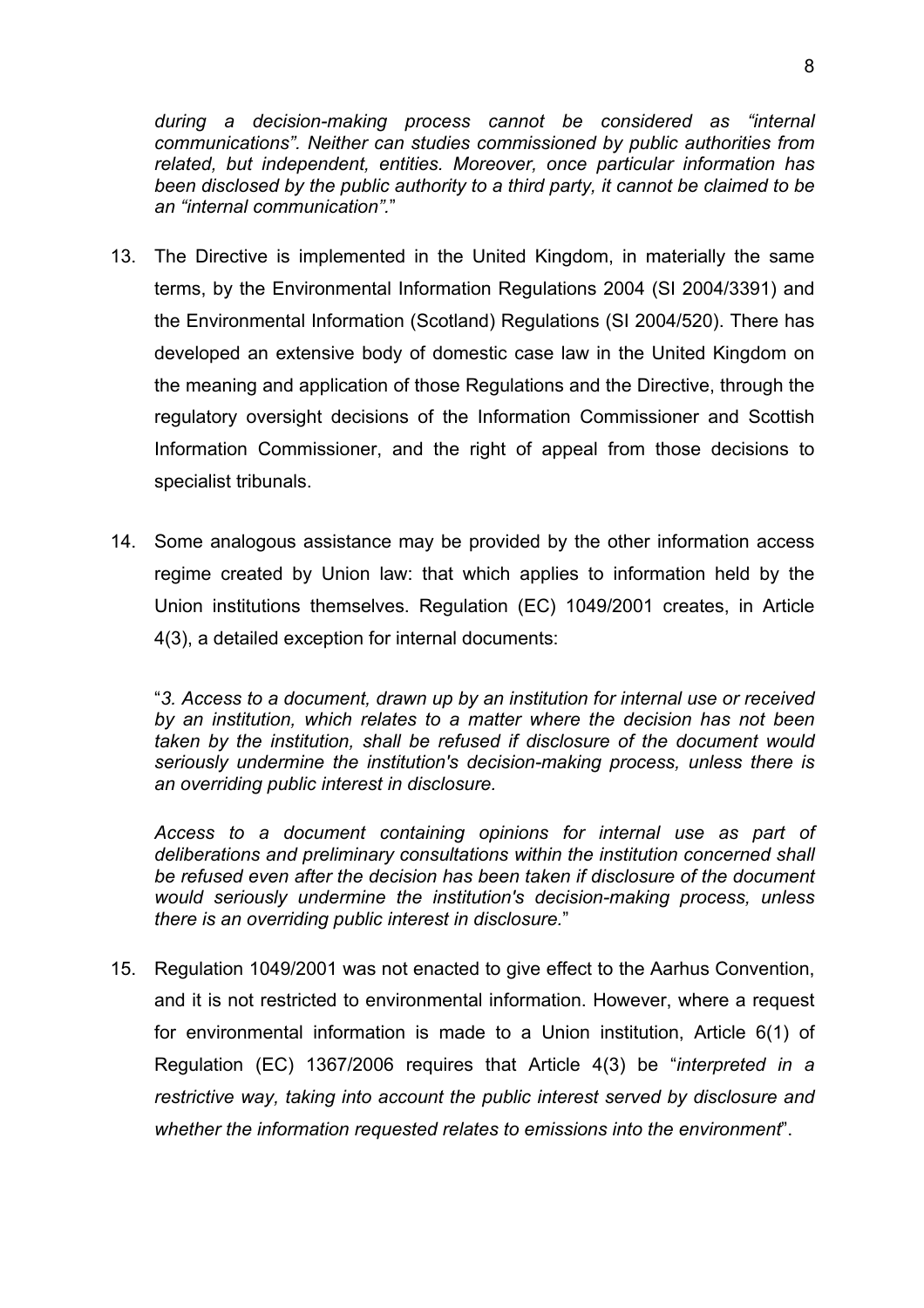#### **THE PRINCIPLES ESTABLISHED BY THE CASE LAW OF THE COURT**

- 16. Certain principles applicable to the interpretation and application of the Directive are well-established in the jurisprudence of this Court:
	- (1) The right of access applies only to the extent guaranteed by the Directive, having regard to the various definitions, limitations and exceptions within it: *Fish Legal*, paragraph 39 and Case C-316/01 *Glawischnig v Bundesminister fur soziale Sicherheit and Generationen* (EU:C:2003:343).
	- (2) The scope of the derogations and exceptions laid down by the Directive must be determined in the light of the aims pursued by the Directive: Case C-204/09 *Flachglas Torgau GmbH v Bundesrepublik Deutschland* (EU:C:2012:71), paragraph 38.
	- (3) The aims of the Directive may be primarily derived from Article 1, but they must be read by reference to the Directive as a whole, including its derogations and exceptions: *Flachglas Torgau*.
	- (4) The scope of the exceptions serves the aims pursued where they are construed in a restrictive way, and taking into account the public interest balancing test: recital (16), Article 4(2).
	- (5) When weighing the public interest served by disclosure against the public interest served by the application of exceptions, the public authority may evaluate cumulatively the grounds for refusal to disclose, given that the interests may sometimes overlap in the same situation or the same circumstances: Case C-71/10 *Office of Communications v Information Commissioner* (EU:C:2011:525), paragraphs 28 and 30.
	- (6) The balancing of the respective public interests must always involve a specific examination of each individual case: Case C-266/09 *Stichting Natuur en Milieu and Others v College voor de toelating van*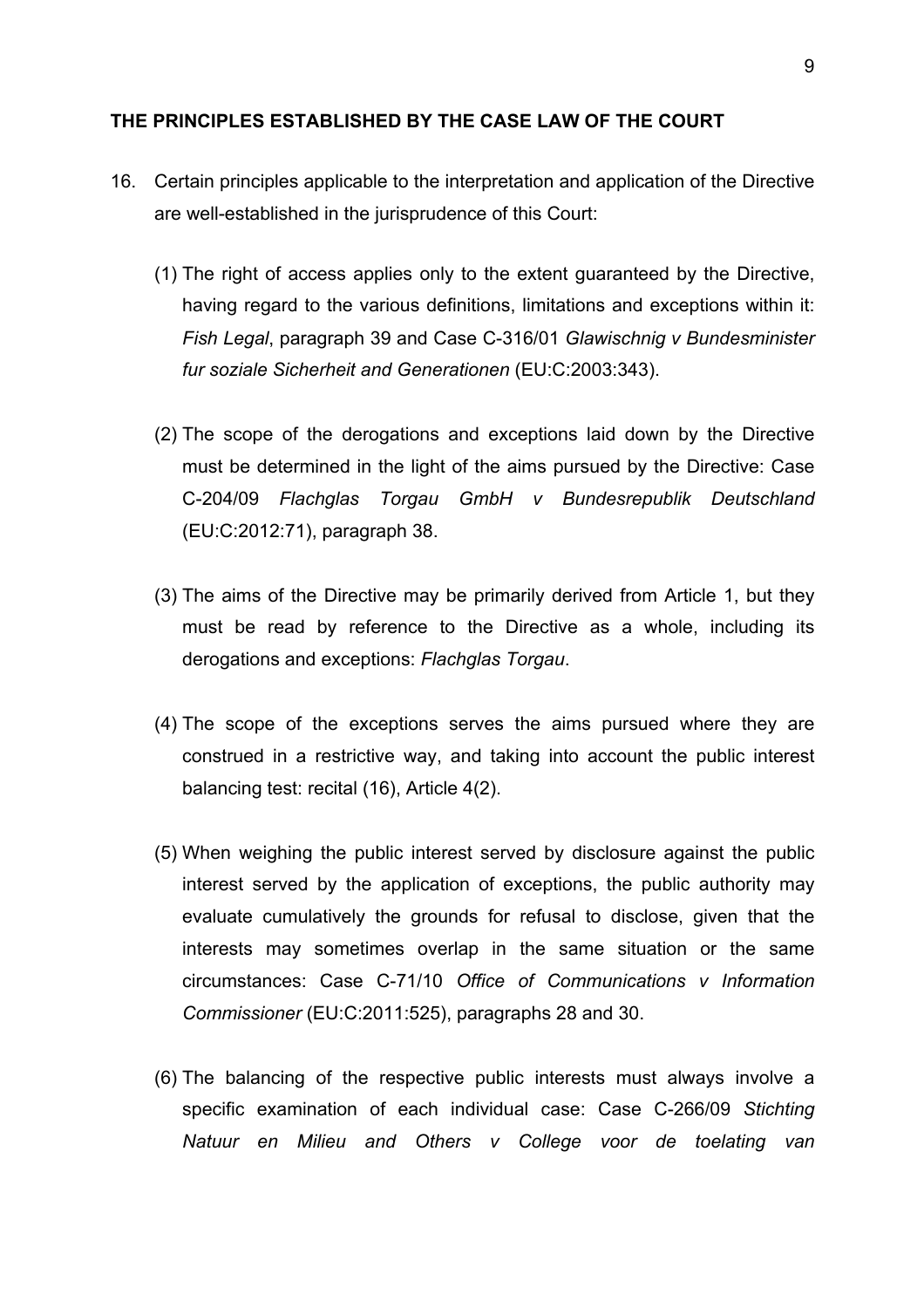*gewasbeschermingsmiddelen en biociden* (EU:C:2010:779), paragraphs 57- 58.

- (7) The right of access crystallises only at the point when the public authority makes a decision in relation to the request. It is at that point that the assessment must be made as to whether any exception applies, and what the balance of the public interests favours: *Stichting Natuur*, paragraph 34.
- 17. The United Kingdom makes its submissions in the light of these principles.

## **THE FIRST QUESTION REFERRED**

- 18. The Referring Court asks in its First Question whether Article 4(1)(e) of the Directive is to be interpreted as covering all communications which do not leave the internal sphere of a public authority to which the Directive applies.
- 19. It is not clear to the United Kingdom from the Order for Reference how the First Question arises on the facts of the case before the Referring Court. Paragraph 2 of the Order for Reference explains the information in issue as being information held by the executive committee of the public authority relating to a committee of inquiry, and memoranda of the authority relating to a conciliation procedure. There is no suggestion that any of the information, or the documents containing the information, have been provided to any person external to the public authority to whom the request was made. Rather, paragraph 3 of the Order for Reference indicates that Article 4(1)(e) was held not to apply because of a temporal limitation – the subject of the Second and Third Questions, addressed below.
- 20. The Referring Court raises certain issues concerning scope of Article 4(1)(e) in paragraphs 13-14: whether a communication which has not at the time of the request left the internal sphere of the authority but is intended to do so is covered, and whether there must be a certain quality to the information to be a "*communication*". It is not explained in the Order for Reference how these questions relate to the particular facts of the case. In any event, the first of these issues is plainly wrong. If at the time the public authority responds to the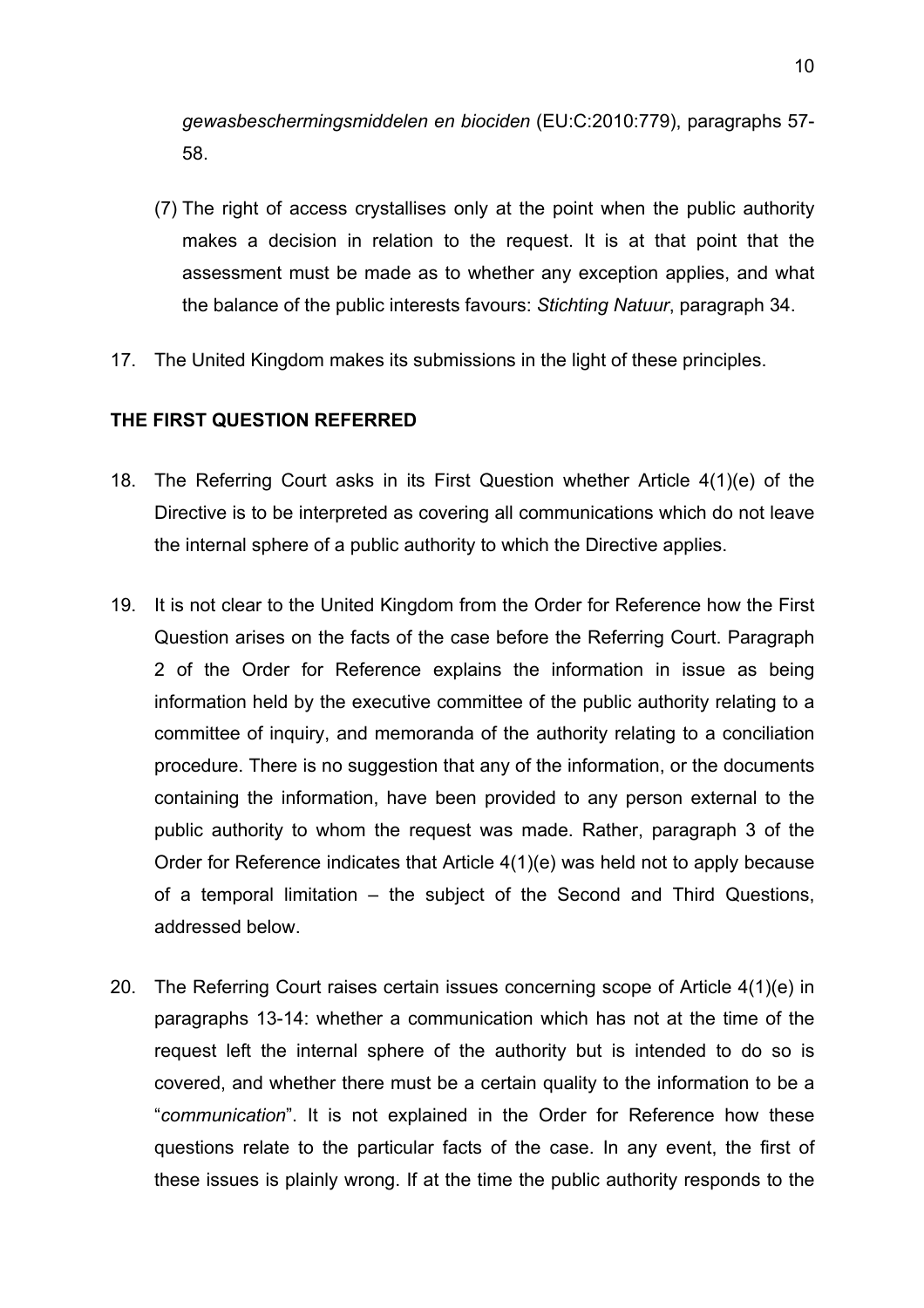request the information remains 'internal' then the exception applies. To apply a possible future status over that of the relevant point in time would be contrary to *Stichting Natuur* (above).

- 21. The purpose of the exception for "*internal communications*", in both the Aarhus Convention and the Directive, is to provide a measure of protection to public authorities for the full range of information created and processed in modern government. That range will cover policy formulation, decision-making, operational steps, expressions of opinion by employees, collation of input provided by third parties and a variety of other contexts. The very broad array of public authorities who hold environmental information across an infinite number of contexts, structured and operated in different ways in the different Member States (and Parties to the Convention, including the Union), is indicative of the intended breadth of the exception.
- 22. As the Court accepted in the context of the analogous Article 4(3) of Regulation 1049/2001 in Case C-57/16 P, *ClientEarth v Commission* (EU:C:2018:660) at paragraph 109, the public authority "*must be able to enjoy a space for deliberation in order to be able to decide as to the policy choices to be made and the potential proposals to be submitted*".
- 23. It is imperative that Article 4(1)(e) be interpreted and applied in a manner which respects and reflects the vast array of different ways in which public authorities across the Member States – and within Member States – carry out their public functions. There is a close analogy to the functional interpretation of Article 2(2) adopted by the Court in *Flachglas Torgau* at paragraphs 49-50 in relation to the legislative process. There the Court recognised that the legislative process "*is likely to differ significantly between Member States*"; *a fortiori* the administrative functions of public authorities.
- 24. In this context, a functional interpretation would respect the fact that different public authorities in different contexts may be reliant on the assistance of external expert input, particularly in the formulation and development of policy. The question should be whether the exception is required to protect the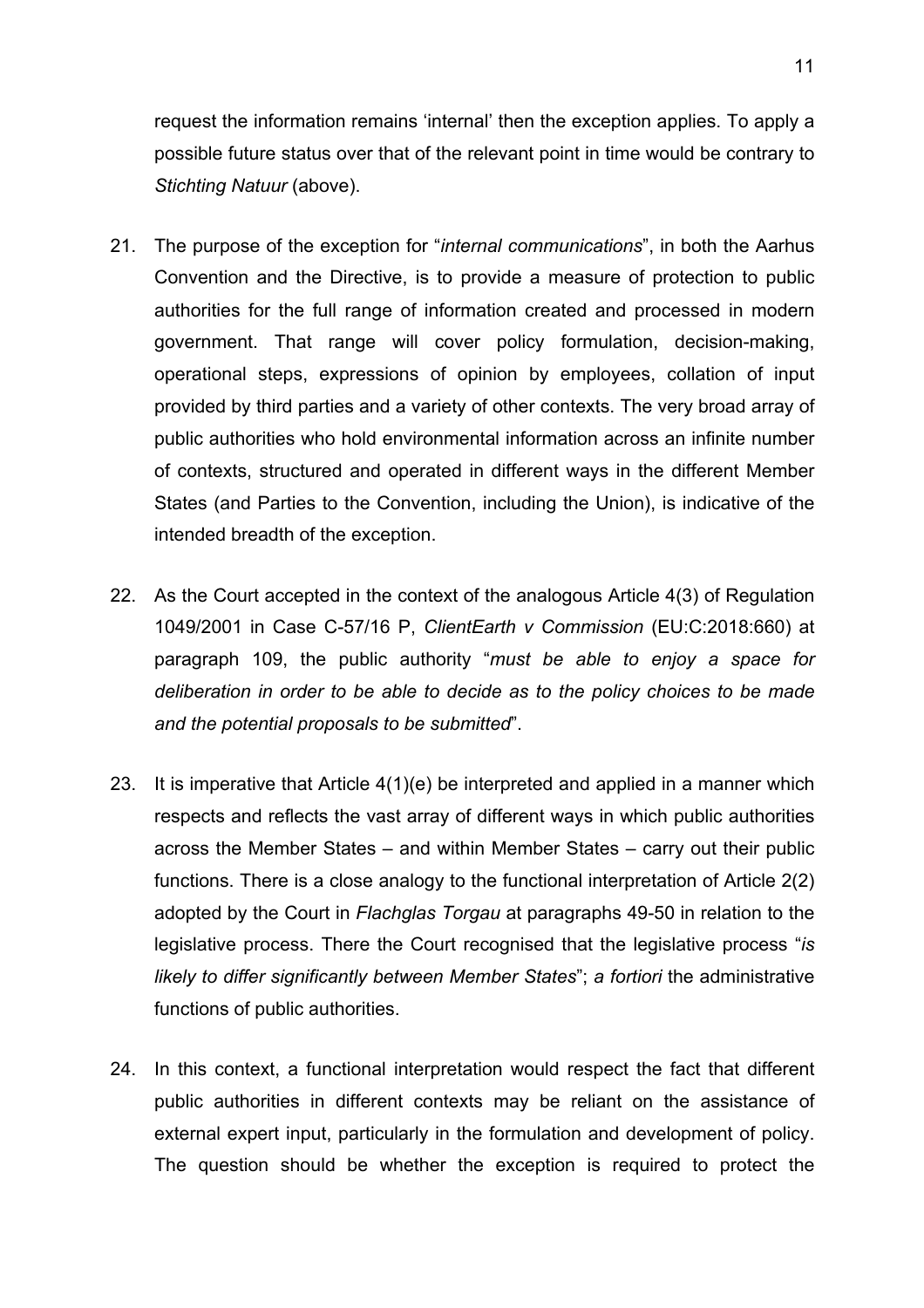deliberative space provided for public authorities. The application of that test will be inherently fact and context specific, to be determined by the public authority and then by whichever court or tribunal the State provides access to as required by Article 6 of the Directive.

- 25. There are limits to the scope of Article 4(1)(e). The Implementation Guide is correct when it suggests that a response provided by a public authority to a statutory consultation  $-$  i.e. provided to another body  $-$  would not be covered by the exception; it is no longer internal in a relevant sense. Similarly, there must be some element of provision as between individuals within the public authority for the information to be contained within a "*communication*", although this may be in a wide variety of forms (e.g. file notes, memoranda, reports, emails).
- 26. The Implementation Guide should not, however, be followed in its entirety. The Court has repeatedly recognised (e.g. *Flachglas Torgau*, paragraph 36) that the Guide is not binding and has not accepted its approach. That caution is all the more justified where the Guide itself expressly recognises that the term "*internal communications*" is undefined, and could be the subject of definition by Parties to the Aarhus Convention. There is, accordingly, a margin of discretion afforded as to precisely how to approach the exception. It should be recalled that in the Aarhus Convention this exception is not subject to the requirement to interpret it in a restrictive way: it applies only to those set out in Article 4(4).
- 27. The United Kingdom's fact and context specific approach to Article  $4(1)(e)$  including as adopted in its extensive domestic case law – accepts, for example, that the exception can apply to communications between a public authority and an external advisor, assisting the authority at the authority's request. In principle, where those communications form part of the deliberative space they should be protected (subject always to the public interest balance). Whether the exception will extend to an external advisor may depend on factors such as the terms of any agreement with the authority, where the advisor works and the extent to which staff of the authority assist the advisor. In essence, where an external party is embedded in the internal deliberative space, the exception can and should remain applicable. An artificial ring-fence drawn (as the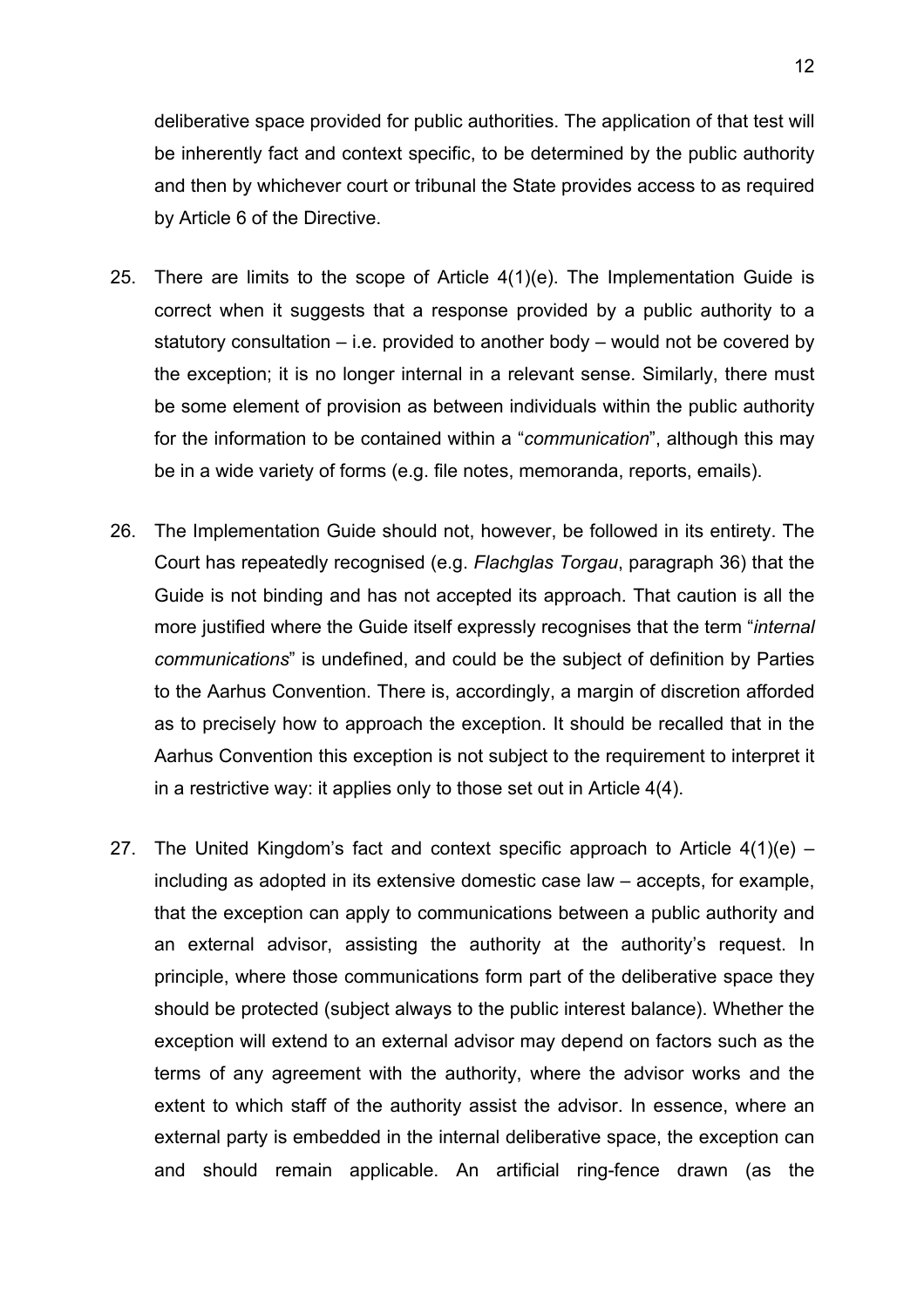Implementation Guide seeks to do) around the email servers and filing cabinets of a public authority would fail to reflect the multiplicity of ways in which public authorities carry out their functions, and seek to draw on the expertise of others to achieve the best outcome for the public they serve.

- 28. To take a practical example, many public authorities share resources to achieve efficiencies and financial savings. These may be IT systems, human resources support, legal services or physical premises. In some cases, the use of shared resources will be in part to achieve a reduction in adverse environmental impact, such as by reducing the carbon or emissions footprint of the public sector. It cannot have been the contemplation of the Parties to the Aarhus Convention, or the Union legislature, that in the case of (say) a shared IT system subject to appropriate permissions and access controls none of the information can be said to be internal communications. Yet that would be the outcome of an approach to interpretation which emphasises a restrictive interpretation of the exception over a recognition of how government and public administration practically functions.
- 29. An overly narrow interpretation will undermine the recognition in the Preamble to the Aarhus Convention of the importance of the roles of "*non-governmental organisations and the private sector*" in environmental protection. The use and consultation of such advisors, in order to assist informed and expert deliberation, improves environmental decision and policy-making by public authorities and serves the aims of the legislation. The inability to protect that deliberative space in appropriate cases will reduce the likelihood of public authorities gaining the assistance and advice integral to that deliberation. The approach of the Implementation Guide would undermine the purpose of the Aarhus Convention and the Directive in prescribing necessary limits to the scope of the right of access to environmental information. That is entirely proper and unsurprising. No information access regime of which the United Kingdom is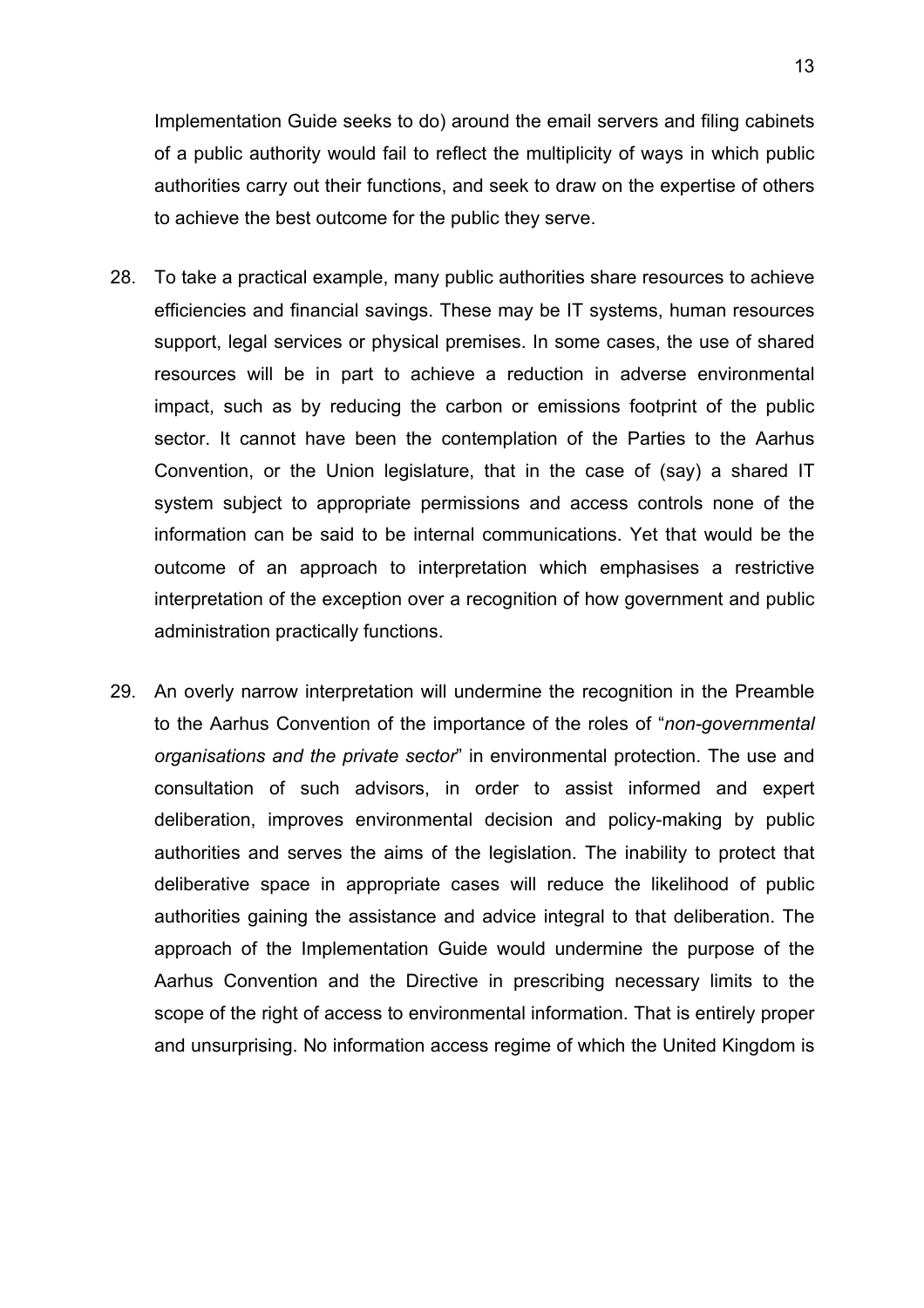aware provides an absolute right without a variety of exceptions. The exceptions are as intrinsic a part of the legislative scheme as the right.<sup>1</sup>

- 30. Moreover, any reliance on Article 4(1)(e) is subject to a very significant, factsensitive, control mechanism: the application of the public interest balance. The public authority would always be obliged to balance the public interest in applying the exception against the public interest in disclosure, having regard to the specific concerns relied on to justify refusing to disclose and taking into account all relevant factors. In *ClientEarth*, at paragraph 111, the Court emphasised that the application of an exception would always require careful consideration of the concerns advanced by the public authority depending "*on factors such as the state of completion of the document in question and the precise stage of the decision-making process in question at the time when access to that document is refused, the specific context in which that process takes place, and the issues still to be discussed internally by the [authority] concerned*". It is also subject to the duty in Article 4(4) to separate out information which can be disclosed from that which cannot.
- 31. The United Kingdom submits that the term "*internal communications*" in Article 4(1)(e) of the Directive is to be interpreted in a fact and context sensitive manner, which secures the application of the exception to information which forms part of the space for deliberation of the public authority and which respects the differences of approach to public administration in the Member States.

## **THE SECOND AND THIRD QUESTIONS REFERRED**

<u> 1989 - Jan Samuel Barbara, político establecido de la provincia de la provincia de la provincia de la provinci</u>

32. The Referring Court asks in its Second Question whether the temporal scope of the exception in Article 4(1)(e) of the Directive is unlimited. If it is not unlimited, it asks in the Third Question, in effect, whether the exception in Article 4(1)(e) ceases to apply when the public authority has taken a decision or completed any other administrative process.

<sup>&</sup>lt;sup>1</sup> In some cases, they ensure the protection of more fundamental rights, such as the right to the protection of personal data: see the third sub-paragraph of Article 4(2) of the Directive.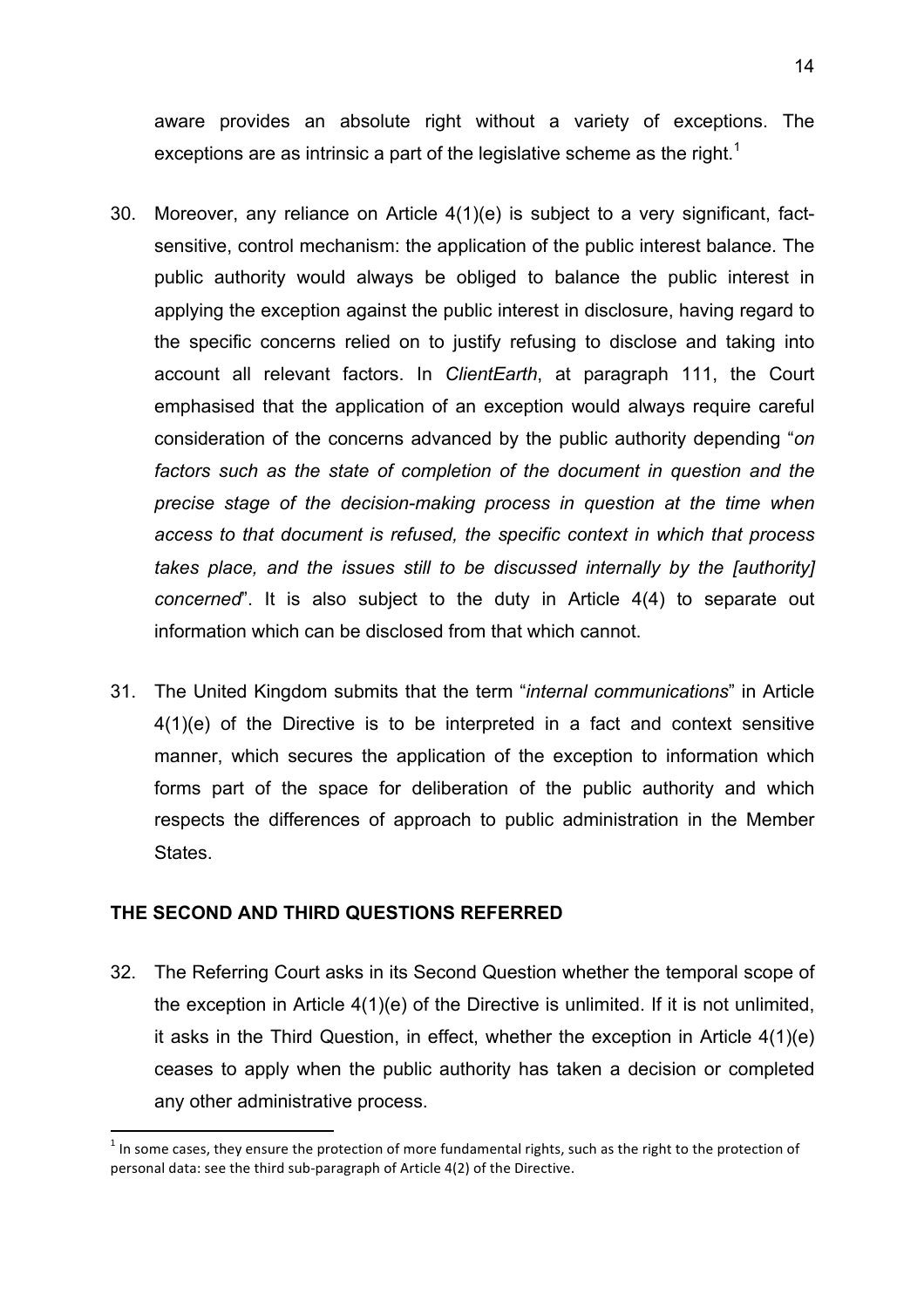- 33. The United Kingdom submits that the answer to the Second Question is that Article 4(1)(e) is not temporally limited. Rather, the stage reached in the decision-making process will be a material factor in the public interest balance. Accordingly, the Third Question does not fall to be answered.
- 34. The ordinary meaning of the language used by the Union legislator in Article 4(1)(e) imports no temporal limitation so long as the "*communications*" requested remain "*internal*" to the public authority at the time of the request. Had it been intended that the exception cease to be available at any particular point in time, the legislation could have specified such an approach.
- 35. None of the exceptions in Article 4(1) or 4(2) are directly temporally limited. For most of the exceptions, it is rather the case that the pre-conditions for their application may cease to exist such that a further request could not rely upon the exception. There are, accordingly, likely to be many instances in which a later request for the same information will be made at a time when the confidentiality of the proceedings no longer applies (Article 4(2)(a)), or the information is no longer commercially confidential (Article 4(2)(d)), or a trial process has concluded so that its fairness could not be adversely affected (Article 4(2)(c)), or the document containing the information has been finished (Article 4(1)(d)). None of these are temporal limitations. In the same way, the pre-condition for the application of Article 4(1)(e) will not be met once a public authority's communication is no longer internal in the sense discussed under the First Question. An appropriately rigorous approach to the pre-conditions set out in the legislative language secures the obligation in Article 4(2) to apply a restrictive interpretation.
- 36. Were the exception to be interpreted as applicable only to a limited period of time, it would be incumbent on the Court in order to secure legal certainty, to set out with absolute clarity what the limitation is. None can be derived from the text of the Directive. The identification of such a limit is extremely difficult. As the Referring Court notes in its observations on the Third Question, not all "*internal communications*" will concern a decision or policy-making process which comes to an end. Nor is it the case that such processes always have a definite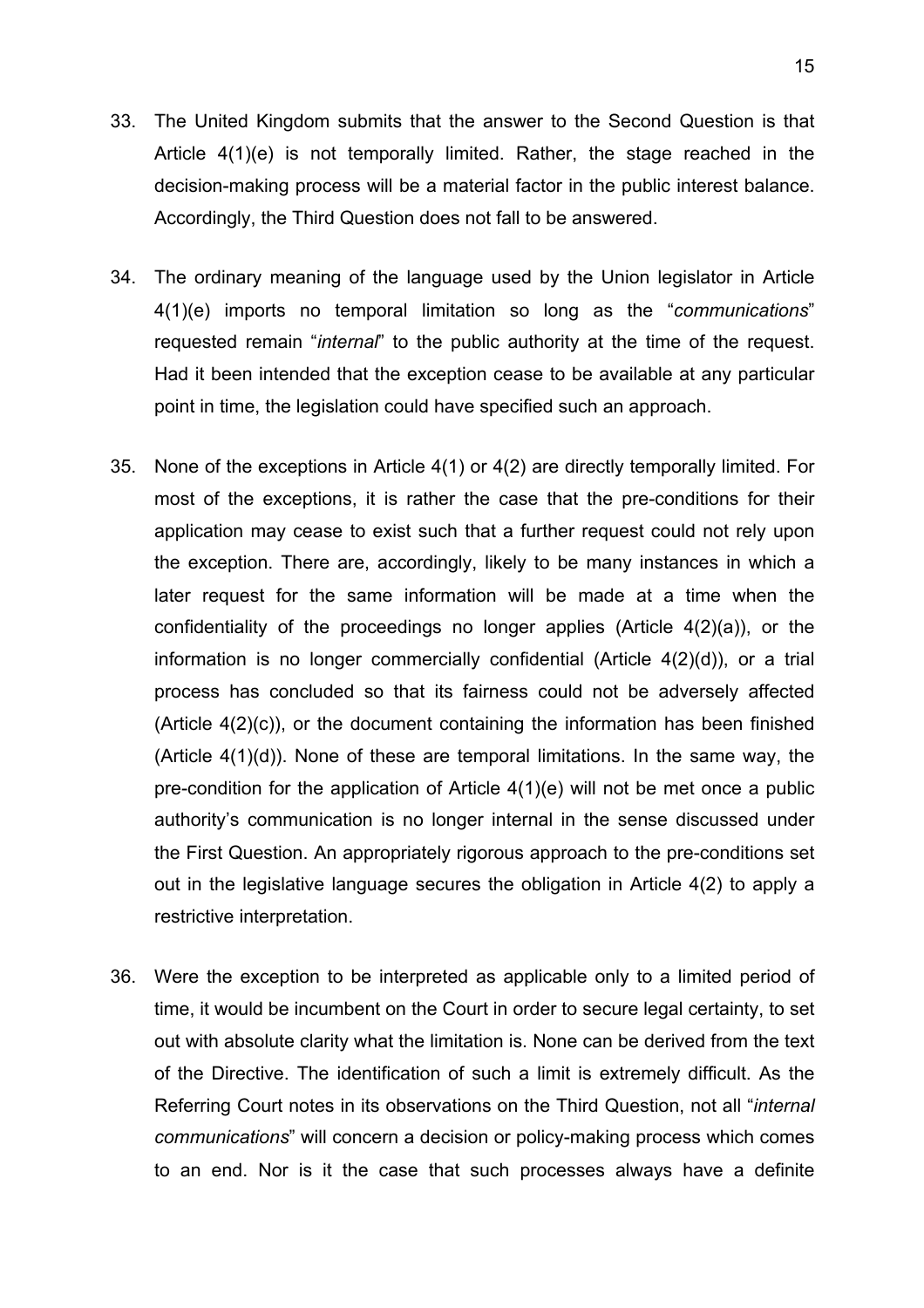endpoint; even after a policy has been formulated, it be may returned to, or there may be deliberations as to the subsequent stages of how to implement and operate the policy. The way government operates will differ across Member States, and between public authorities within each State. It is not practically possible to construct a limitation test which will apply across the full range of information to which the exception applies. That is a very strong indication that no such limitation is appropriate.

- 37. In a similar manner, Article 5(1)(e) of Regulation 2016/679/EU (the General Data Protection Regulation) does not purport to set an absolute period of storage limitation which would apply to all processing of personal data. Such a blanket rule would be ineffective and inappropriate.
- 38. The absence of any intention on the part of the Union legislator to impose a temporal limitation is further indicated by the express refusal to do in Article 4(3) of Regulation 1049/2001, even after the decision to which the "*deliberations and preliminary consultations*" relates has been taken. It will also be noted that the scope of Article 4(3) of the Regulation is different to Article 4(1)(e) of the Directive: the terms of the exception are directly focussed on the Union institution's decision-making process. No such limitation applies in the Directive, to which a temporal limitation would be even harder to frame.
- 39. At no point in time is reliance on Article 4(1)(e) absolute. As set out above, the public authority would always be obliged to balance the public interest in applying the exception against the public interest in disclosure, having regard to the specific concerns relied on to justify refusing to disclose. The passage of time, and the extent to which a decision has been taken, will be highly material factors: both as to the degree to which disclosure would give rise to specific concerns, and as to the importance of public access to the information in question.2 See too: *ClientEarth*, paragraph 111. The public interest balance is the ever-present control mechanism. It secures compliance with effective proportionality.

<u> 1989 - Jan Samuel Barbara, político establecido de la provincia de la provincia de la provincia de la provinci</u>

<sup>&</sup>lt;sup>2</sup> This is the nuanced and fact-sensitive approach which has been adopted in the United Kingdom: see, e.g., Amin v Information Commissioner & Department for Energy and Climate Change [2015] UKUT 527 (AAC).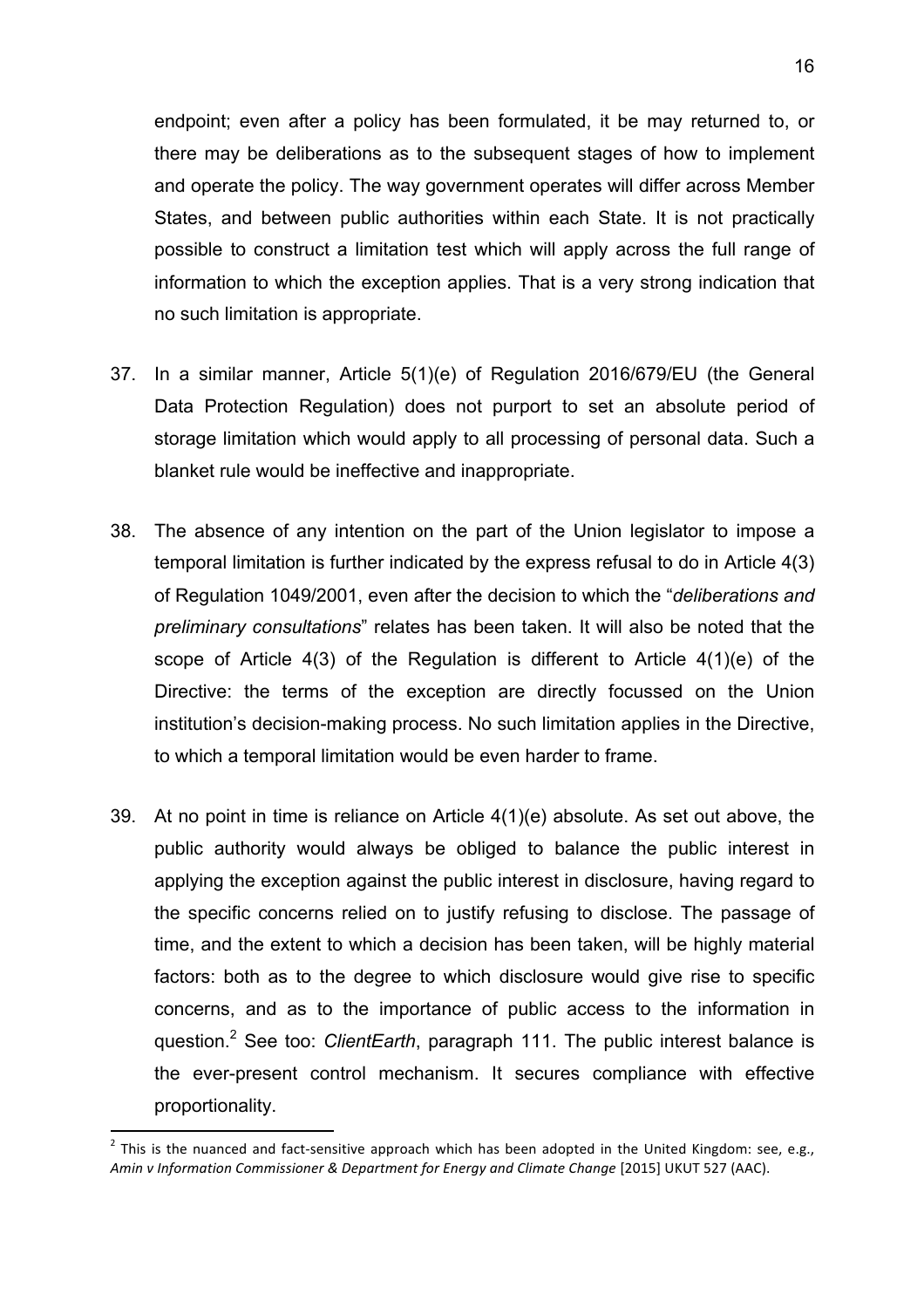- 40. In contrast, were an absolute temporal limit to be imposed it would have the effect of precluding reliance on an exception. That might oblige the public authority to disclose information which has no public interest whatsoever, or which in no way serves the aims of the Directive, or which was positively and clearly contrary to the public interest. The balancing exercise would be unavailable.
- 41. The United Kingdom notes that a different approach was adopted by the Court in *Flachglas Torgau*. That case concerned the scope of the ability afforded to Member States in Article 2(2) of the Directive to provide for a further absolute derogation from the right to request information for authorities acting in a legislative capacity. The Court held at paragraphs 55-56 that the derogation could not extend beyond the end of the legislative process, noting that the exceptions in Article 4 would still be available: paragraph 57. That context does not warrant the imposition of a temporal limit on Article 4(1)(e). The context of this Order for Reference does not involve an absolute derogation, does not involve an absence of legislative language and does involve the application of the public interest test.
- 42. No material assistance is provided by the Aarhus Convention itself, or the Implementation Guide. That Articles 4(1)(d) and (e) of the Directive are contained in the single Article 4(3)(c) of the Convention is merely a drafting preference. Article 4(3)(c) of the Aarhus Convention does not apply to a request which "*concerns material in the course of completion or concerns internal communications in the course of a decision-making process*"; it simply refers to "*material in the course of completion*" and separately "*internal communications*". No linguistic or logical limit can be read from one to the other.
- 43. Contrary to the suggestion in paragraph 27 of the Order for Reference, it is not the case that an unlimited scope given to Article 4(1)(e) would cut across the application of Article 4(2)(a). They apply in different circumstances, even if they may both be applicable to the same information in some cases. The confidentiality required for Article 4(2)(a) must be provided for by law, and will clearly not extend to many contexts of internal communications. There must be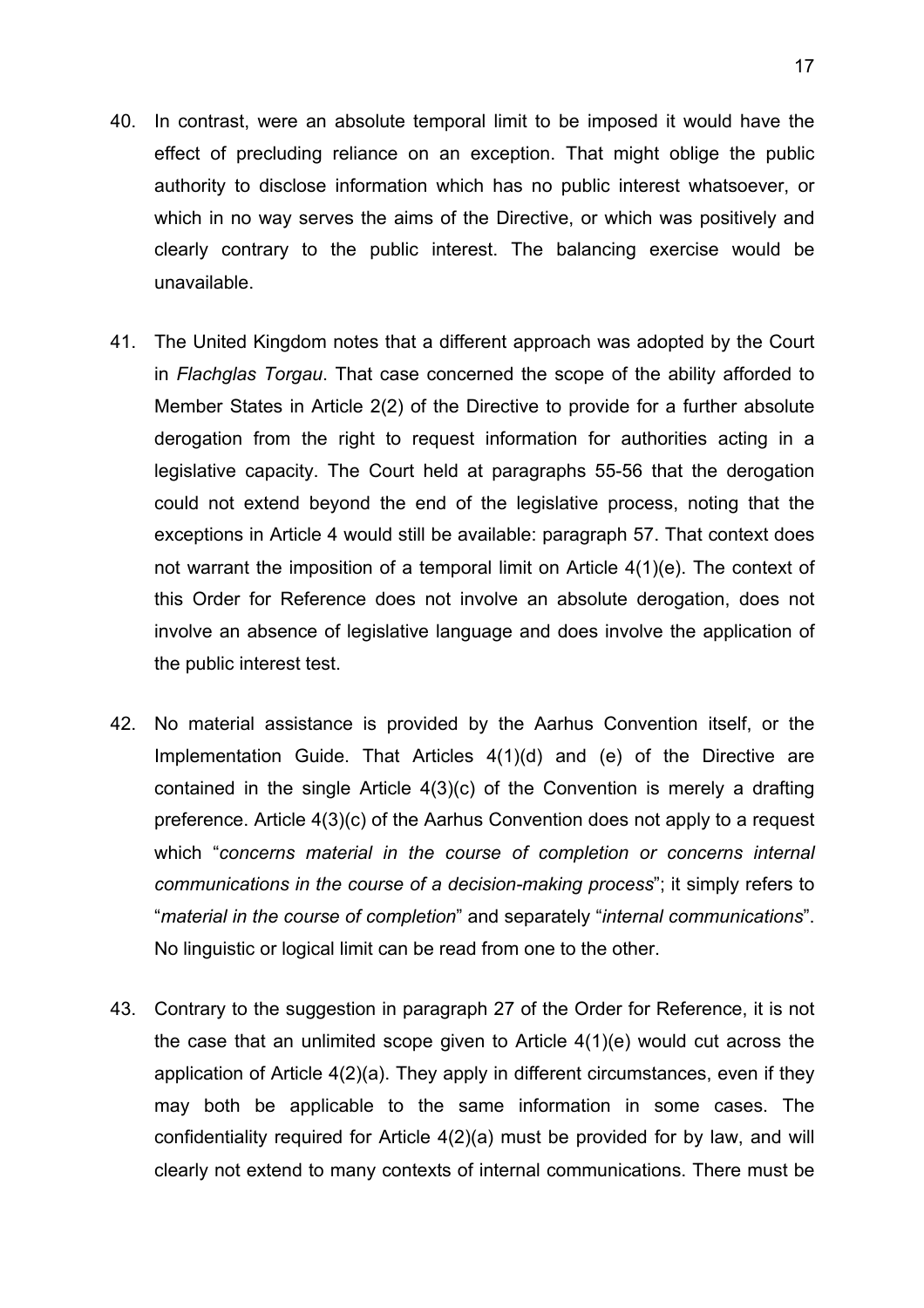also be an adverse effect on the confidentiality of the proceedings if disclosure occurs. Similarly, public authorities may share information between each other outside of the deliberative space, such that the communications are not internal, on a confidential basis such that Article 4(2)(a) is engaged when Article 4(1)(e) is not. In contrast, Article 4(1)(e) applies to internal communications: the focus is on the public authorities' deliberative space, rather than on the more technical question of confidentiality. An adverse effect as a result of disclosure is not required; the class of the information is sufficient to engage the exception and the degree of harm caused by disclosure is addressed in the public interest balance. To the extent that there is overlap between the two, this was envisaged and accepted by the Court in *Ofcom*.

44. The United Kingdom submits that the temporal application of Article 4(1)(e) of the Directive is unlimited, but that the progression of any decision or policymaking to which the requested information relates, along with the age of the information and other relevant contextual matters, will be material to the balance of the public interests the public authority is required to assess.

# **THE UNITED KINGDOM'S PROPOSED ANSWERS TO THE QUESTIONS**

45. The United Kingdom accordingly suggests the following answers to the questions posed by the Order for Reference:

## *Question 1*

The term "*internal communications*" in Article 4(1)(e) of Directive 2003/4/EC is to be interpreted in a fact and context sensitive manner, which secures the application of the exception to information which forms part of the space for deliberation of the public authority and which respects the differences of approach to public administration in the Member States.

## *Question 2*

Article 4(1)(e) of Directive 2003/4/EC is not to be interpreted as being temporally limited, but rather the progression of any decision or policy-making to